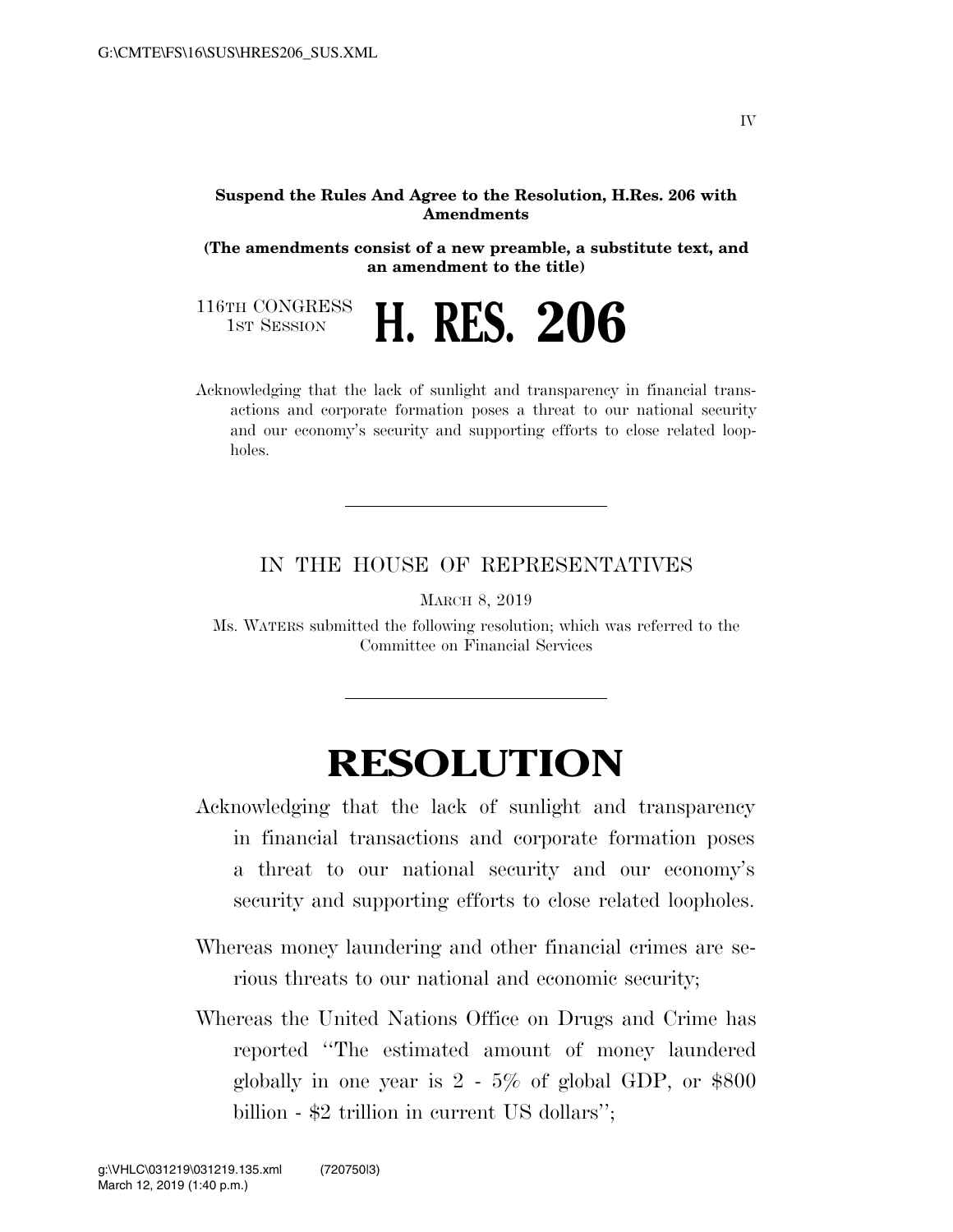- Whereas the scale, efficiency, and complexity of the U.S. financial system make it a prime target for those who seek to conceal, launder, and move the proceeds of illicit activity;
- Whereas money launderers, terrorist financiers, corrupt individuals and organizations, and their facilitators have proven to adapt quickly in order to avoid detection;
- Whereas given the global nature of money laundering and terrorist financing, and the increasing interrelatedness within the financial system, a secure national and multilateral framework is essential to the integrity of the U.S. financial system;
- Whereas extensive collaboration among financial regulators, the Department of the Treasury, law enforcement, and the private sector is required to curtail the illicit flow of money throughout the United States;
- Whereas despite how extensive and effective these efforts are in the United States, there is still substantial room for improvement;
- Whereas financial compliance, reporting, investigation, and collaboration, as well as courageous whistleblowers and investigative reporting have had significant impact in shining sunlight on the people and institutions behind dark money and markets;
- Whereas in 2016, the Financial Action Task Force (FATF), the international standards setting body, evaluated the United States' anti-money laundering/combating the financing of terrorism measures and determined the United States has significant gaps in its framework;
- Whereas in 2016, the FATF found that in the United States, ''Minimal measures are imposed on designated non-finan-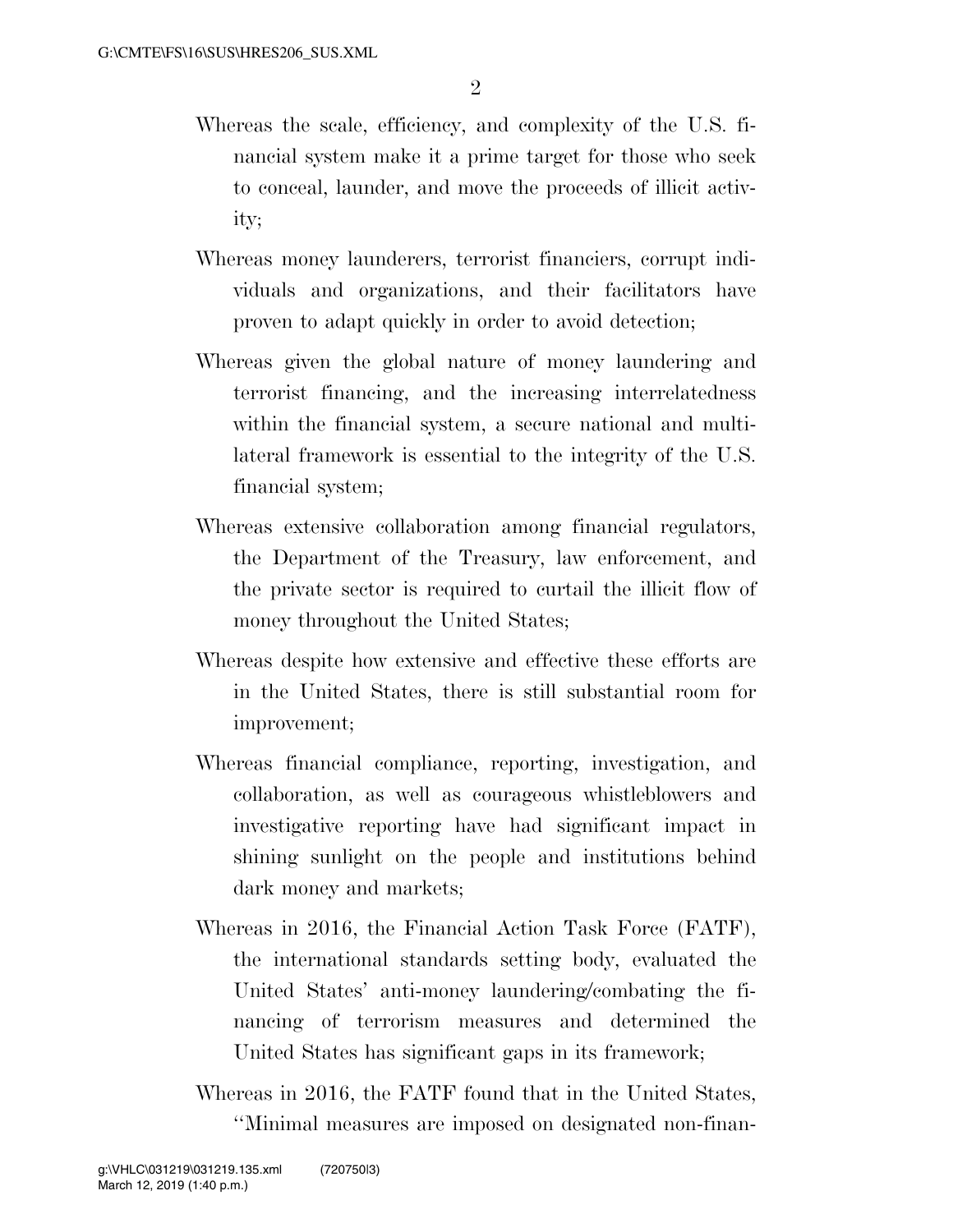cial businesses and professions (DNFBPs), other than casinos and dealers in precious metals and stones'';

- Whereas in 2016, the FATF recommended, ''The U.S. should conduct a vulnerability analysis of the minimally covered DNFBP sectors to address the higher risks to which these sectors are exposed, and consider what measures could be introduced to address them'';
- Whereas dealers in arts and antiquities are not, by definition, covered ''financial institutions'' required to comply with the Bank Secrecy Act;
- Whereas Federal authorities have cautioned that art collectors and dealers to be particularly careful trading Near Eastern antiquities, warning that artifacts plundered by terrorist organizations such as the Islamic State of Iraq and the Levant are entering the marketplace;
- Whereas, according to the Antiquities Coalition, ''because the United States is the largest destination for archaeological and ethnological objects from around the world, the discovery of recently looted and trafficked artifacts in our country not only makes Americans and our institutions accessories to crimes, but also threatens our relations with other countries":
- Whereas the real-estate industry, both commercial and residential, is exempt from having to develop and implement a four-pillar anti-money laundering program pursuant to the Bank Secrecy Act;
- Whereas it was asserted in a 2018 Conference Report by the Terrorism, Transnational Crime and Corruption Center at the Schar School of Policy and Government of George Mason University, money laundering in real estate (MLRE) has damaging effects on local economies by neg-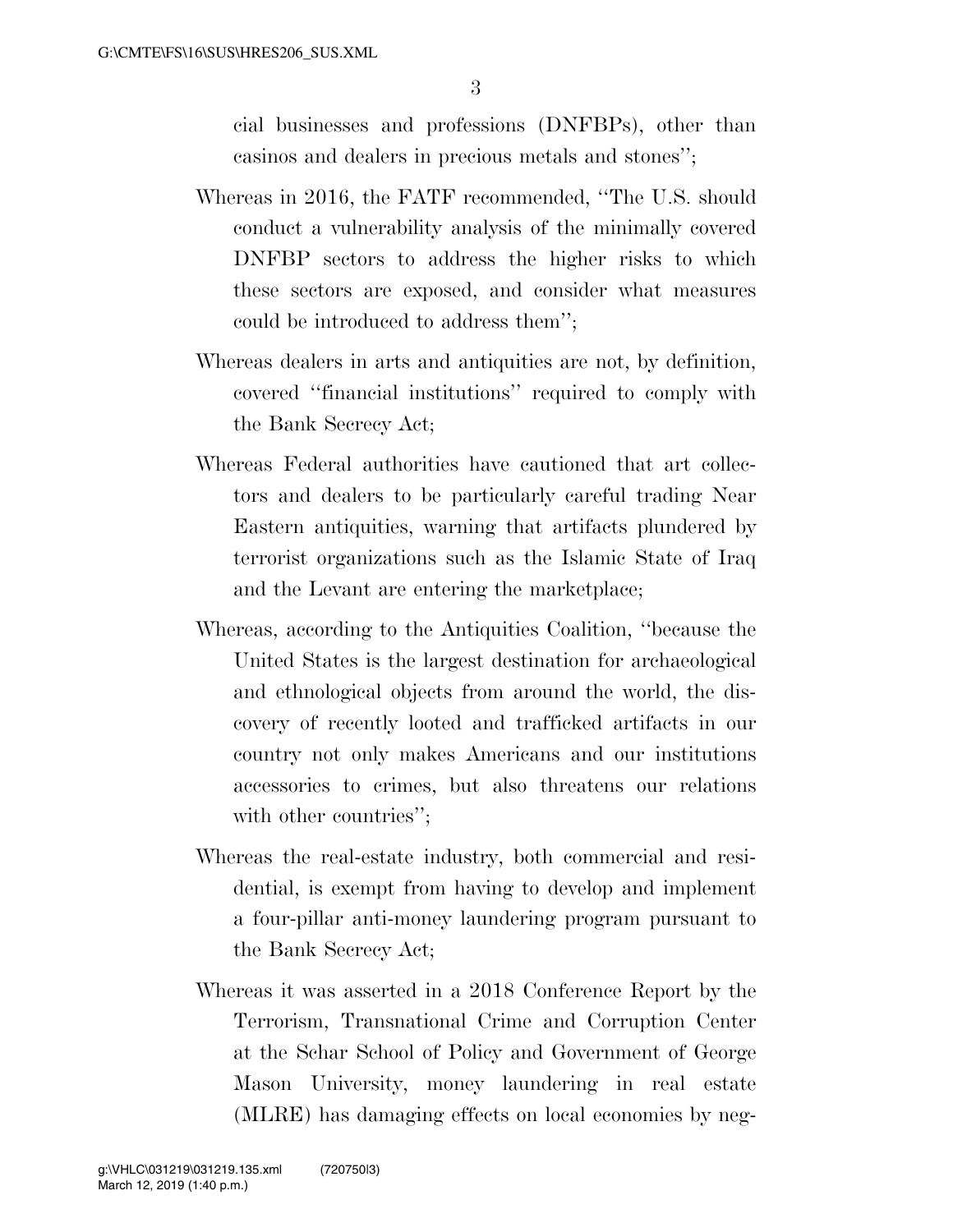atively impacting property prices and dislocating residents;

- Whereas in 2017, in response to evidence about significant money laundering through real estate in the United States, the Financial Crimes Enforcement Network (FinCEN) issued Geographic Targeting Orders (GTOs) requiring limited beneficial ownership disclosure in certain transactions involving high-end luxury real estate and ''found that about 30 percent of the transactions covered by the GTOs involve a beneficial owner or purchaser representative that is also the subject of a previous suspicious activity report'';
- Whereas the influx of illicit money, including from Russian oligarchs, has flowed largely unimpeded into the United States through these anonymous shell companies and into U.S. investments, including luxury high-end real estate;
- Whereas the United States has not fulfilled the recommended steps to address the money-laundering loopholes that the FATF has identified with DNFBP sectors;
- Whereas high-profile enforcement actions against some of the largest and most sophisticated financial institutions raise troubling questions about the effectiveness of U.S. domestic anti-money laundering and counterterrorism financing regulatory, compliance, and enforcement efforts;
- Whereas there are financial institutions and individuals employed therein which continue to engage in egregious violations of the Bank Secrecy Act and enter into deferred prosecution agreements and non-prosecution agreements rather than facing convictions and sentences corresponding to the severity of their violations;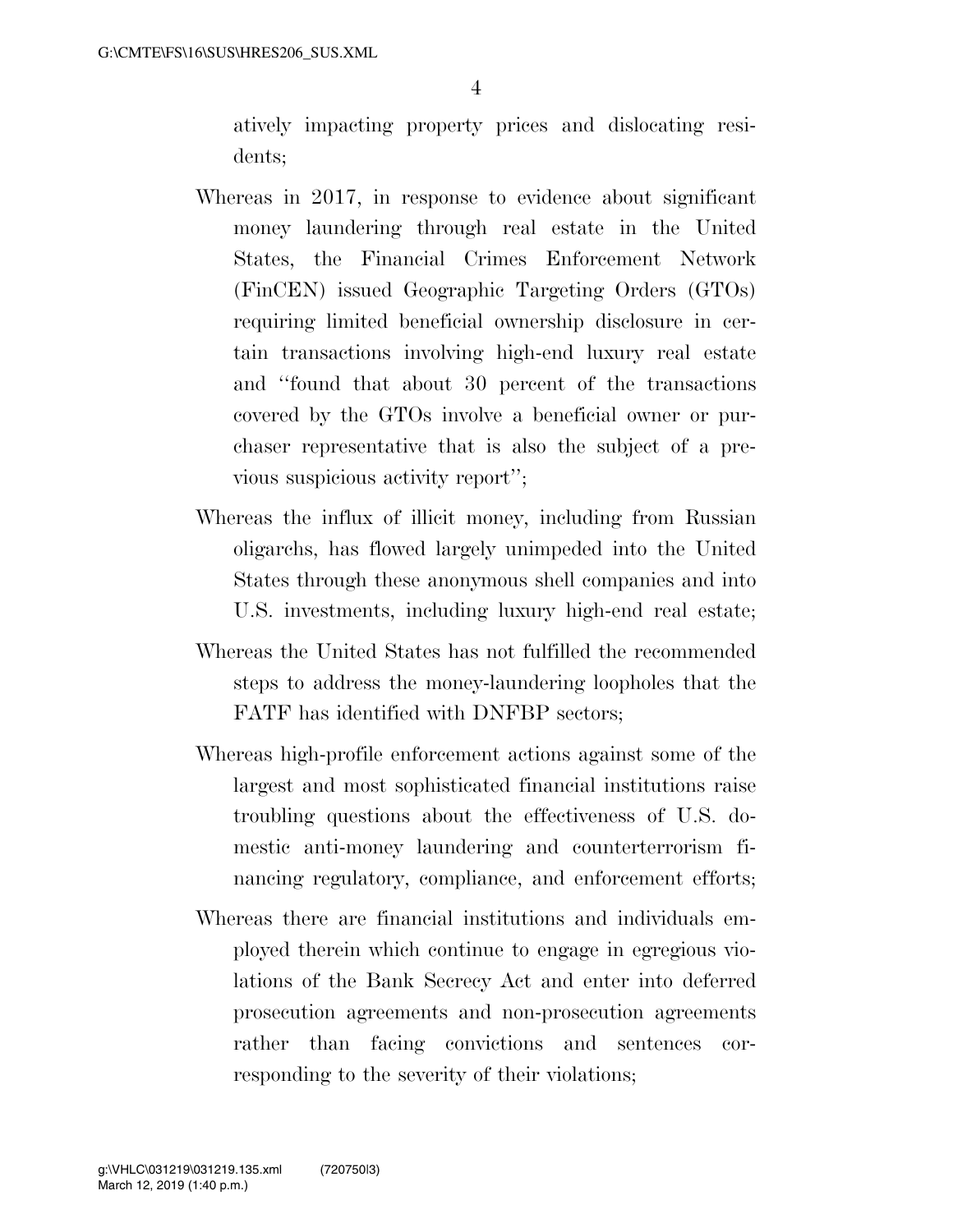- Whereas effective anti-money laundering programs must emphasize sound corporate governance, including businessline accountability and clear lines of legal responsibility for individuals; and
- Whereas anti-money laundering examinations in recent years at times failed to recognize the cumulative effect of the violations they cited, instead narrowly focusing their attention on individual banking units, thus permitting national banks to avoid and delay correcting problems, which allowed massive problems to occur before serious enforcement actions were taken: Now, therefore, be it
	- 1 *Resolved,* That the House of Representatives—
- 2 (1) acknowledges that the lack of sunlight and 3 transparency in financial transactions poses a threat 4 to our national security and our economy's security; 5 (2) supports efforts to close loopholes that allow 6 corruption, terrorism, and money laundering to infil-

7 trate our country's financial system;

 (3) encourages transparency to detect, deter, and interdict individuals, entities, and networks en- gaged in money laundering and other financial 11 crimes;

12 (4) urges financial institutions to comply with 13 the Bank Secrecy Act and anti-money laundering 14 laws and regulations; and

15 (5) affirms that financial institutions and indi-16 viduals should be held accountable for money laun-17 dering and terror financing crimes and violations.